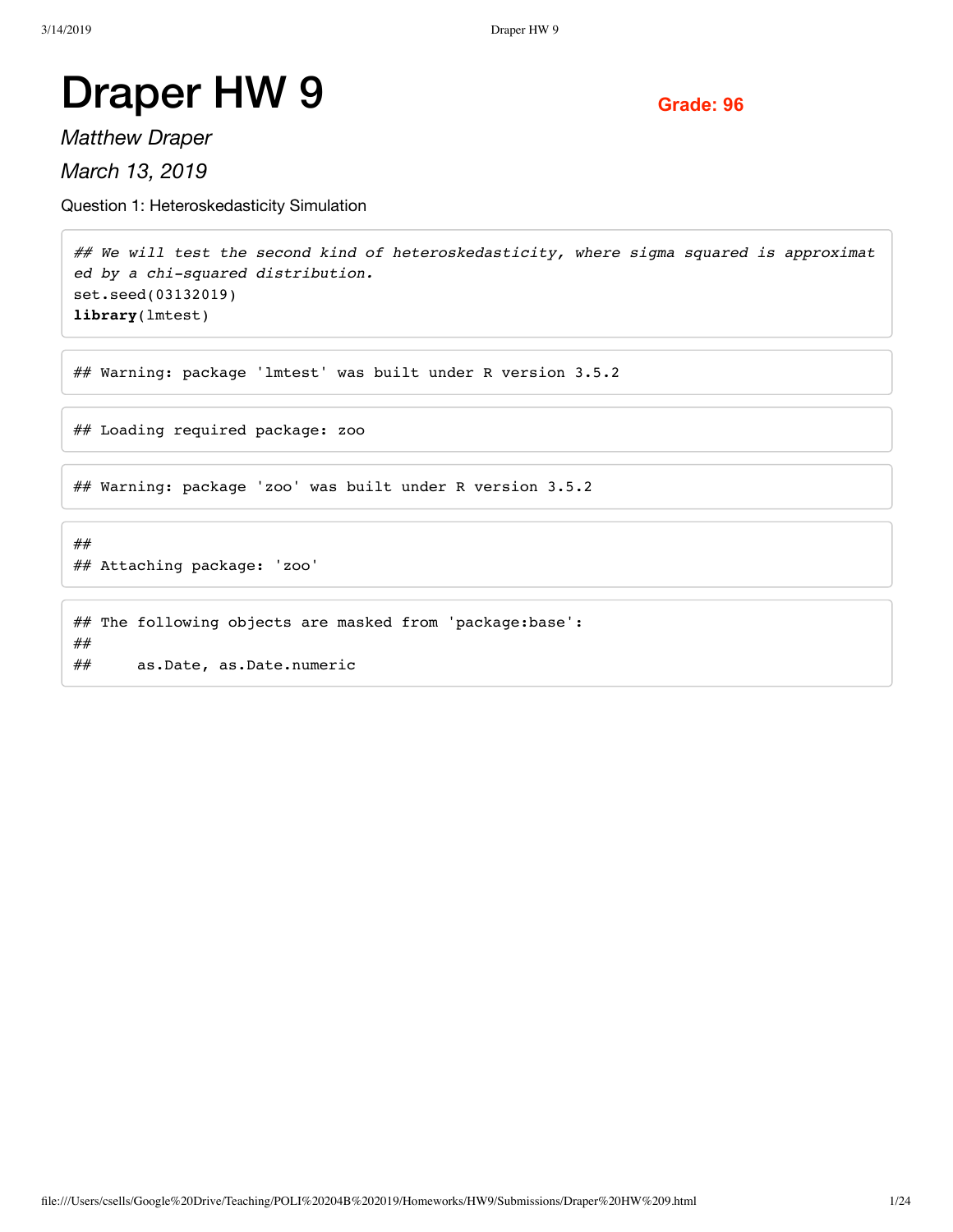```
a < -1b<-1n < -90numsims<-5
Results<-array(NA,dim=c(numsims,3))
for(i in 1:numsims) {
   x<-rnorm(n)
  ErrorVariances<-c(rep(rchisq(1,7),30),rep(rchisq(1,7),30),rep(rchisq(1,7),30))
  y<-a+b*x+rnorm(n,sd=ErrorVariances)
   plot(x,y,pch=19,type="n",ylim=c(-6,8),xlim=c(-3,3))
  points(x, y, col=c(rep(1,4),2), pch=19)
   abline(a,b,lwd=2)
  FitOLS < -lm(y-x) abline(FitOLS$coef,lty=2,lwd=2)
   ## We observe that the chi-squared error variances cause estimates of beta hat to dive
rge from the true value. Our output will display five examples:
```

```
 test<-bptest(FitOLS)
   testres<-test$p.value<=0.05
   Results[i,]<-c(FitOLS$coef,testres)
}
                                                  5 simulations are not nearly enough 
                                                  to diagnose whether beta hat is 
                                                  biased. If you ran around 1000 
                                                  simulations, you'd see that the beta 
                                                  hats are actually really close to 1.
                                                  That is because heteroskedasticity 
                                                  does not bias the coefficients, only 
                                                  the standard errors of the 
                                                  coefficients.
```
**-3**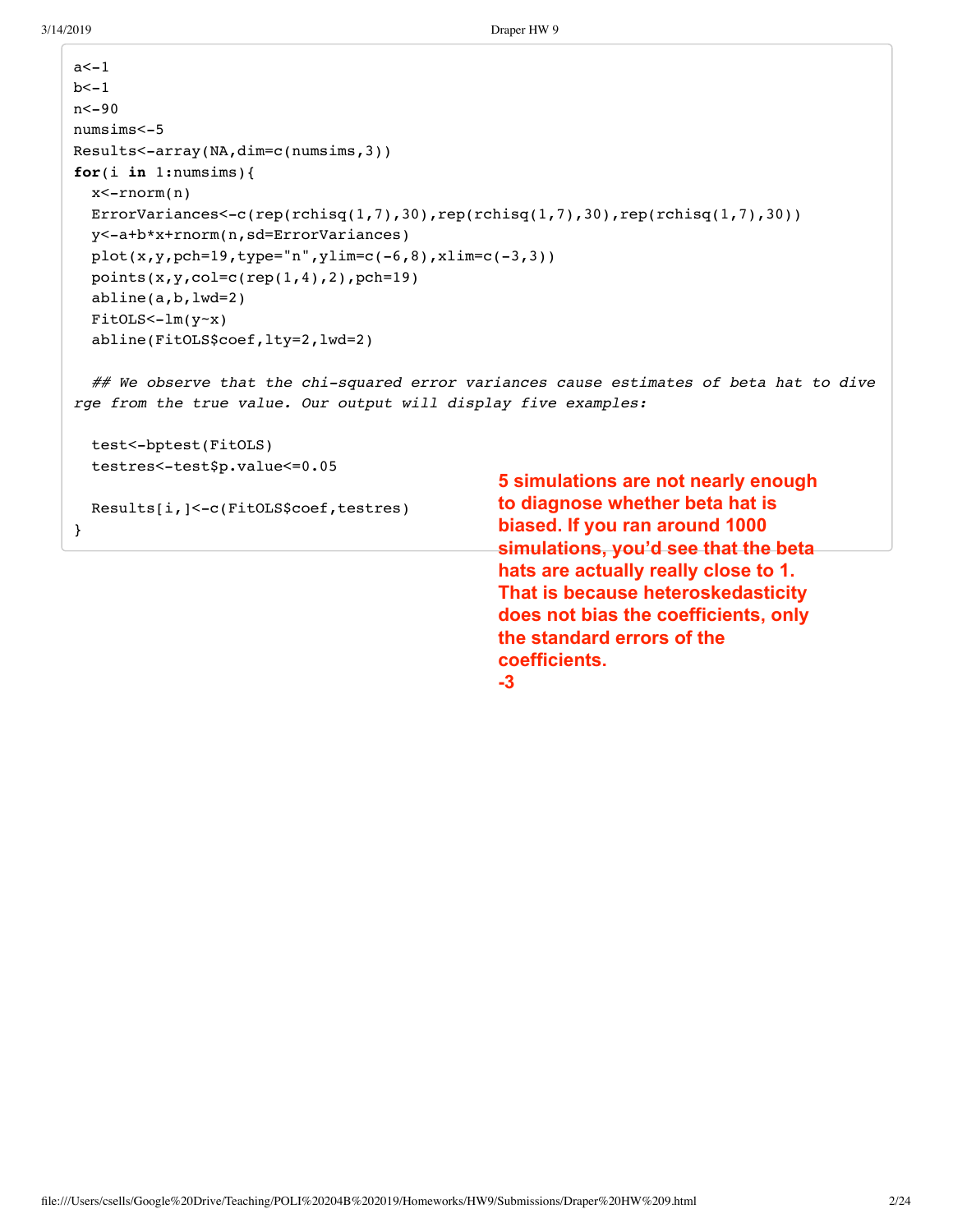

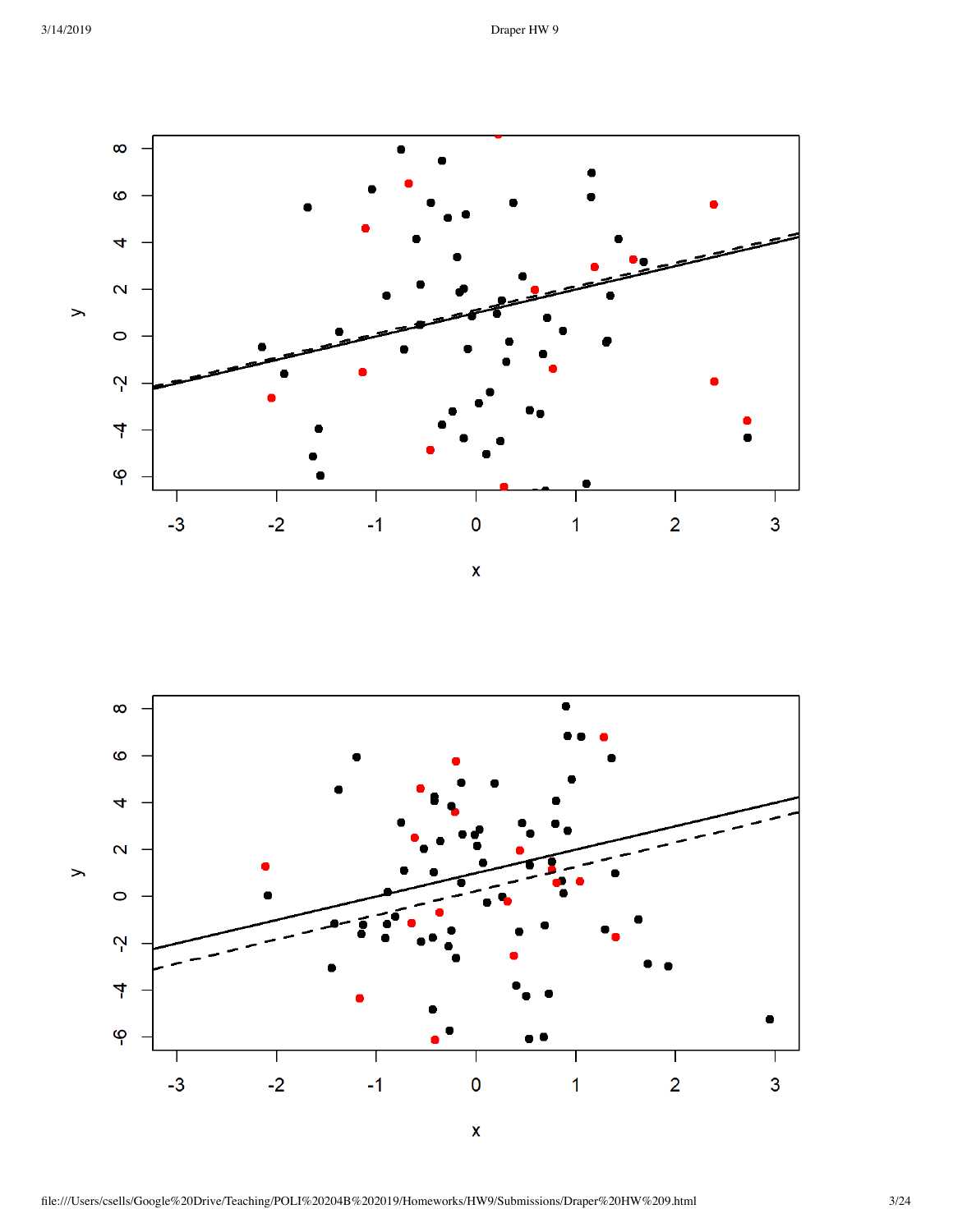

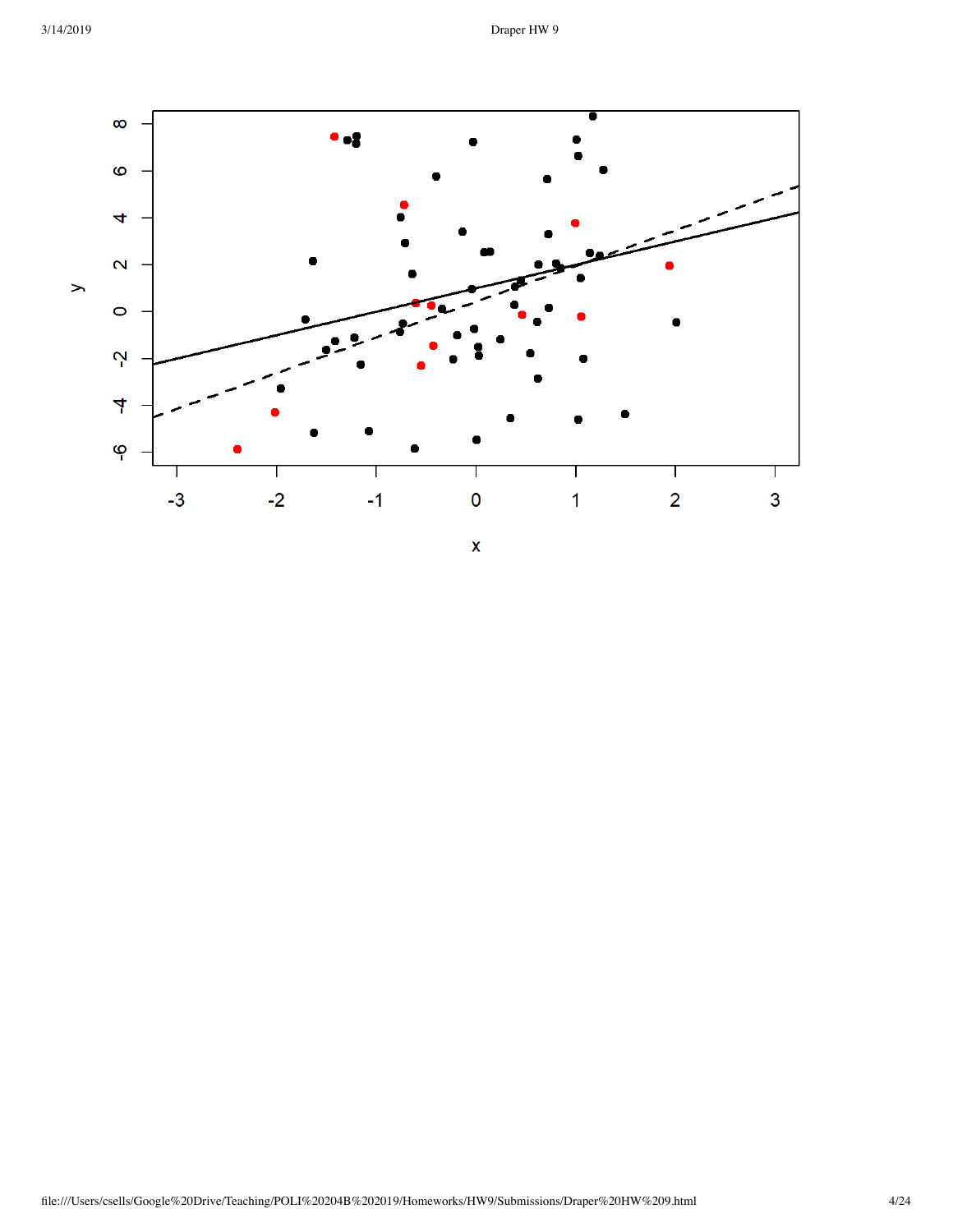

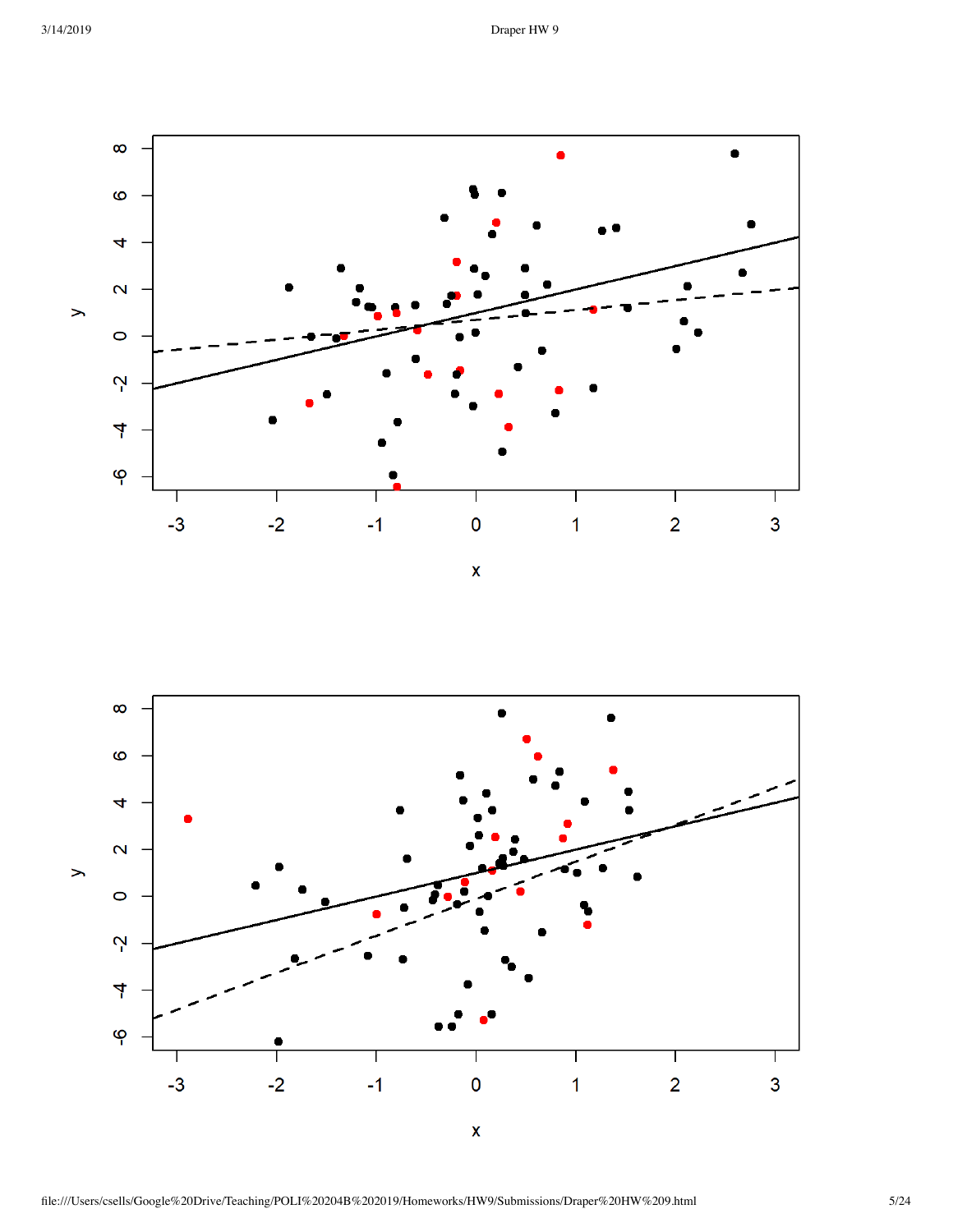```
## 8 out of 100 results of the B-P test cause us to reject the null hypothesis that erro
r variance is not a function of the regressors.
Results
```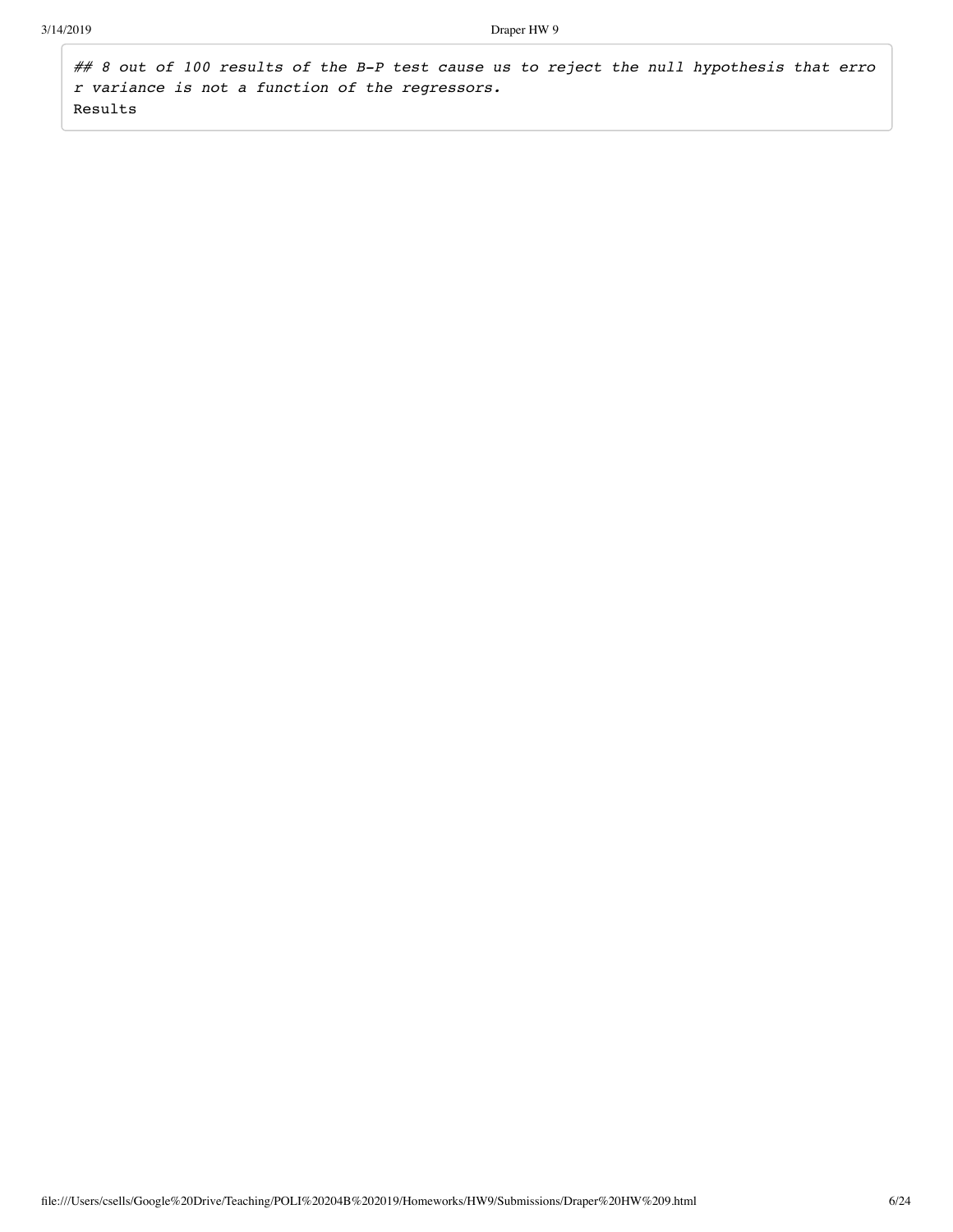| ## |                    | [71]                        |               | $\left[,2\right]$ $\left[,3\right]$ |
|----|--------------------|-----------------------------|---------------|-------------------------------------|
| ## | $\lceil 1, \rceil$ | $-0.147919386 - 0.29190691$ |               | 0                                   |
| ## | [2,]               | 1.215120666                 | 0.56629061    | 0                                   |
| ## | [3,]               | 1.263593864                 | 1.03143694    | 0                                   |
| ## | [4,]               | 1.868989580                 | 0.36076084    | 0                                   |
| ## | [5,]               | 1.498721580                 | 0.65168356    | 0                                   |
| ## | [6,]               | 1.207949807                 | -0.24104677   | 0                                   |
| ## | [7,]               | 1.170508868                 | $-0.11090016$ | 0                                   |
| ## | [8,]               | 1.545406208                 | 0.71853083    | 1                                   |
| ## | [9,]               | 0.315087854                 | $-1.79978550$ | 0                                   |
| ## | [10,]              | $-0.061077370$              | 1.84491484    | 0                                   |
| ## | [11,]              | 1.514961230                 | 1.54882772    | 1                                   |
| ## | [12,]              | 1.223350676                 | 2.27334605    | 0                                   |
| ## | [13,]              | 1.035139212                 | 1.54183404    | 0                                   |
| ## | [14,]              | 1.375209621                 | 0.84246496    | 0                                   |
| ## | [15,]              | 1.329625343                 | 0.50282803    | 0                                   |
| ## | [16,1]             | 1.265093902                 | 0.27205048    | 0                                   |
| ## | [17,1]             | 0.858692098                 | 1.08810634    | 0                                   |
| ## | [18,]              | 1.083011842                 | 1.12086705    | 0                                   |
| ## | [19,1]             | 1.893825110                 | 1.40635091    | 0                                   |
| ## | [20, 1]            | 1.457966150                 | 2.03513090    | 0                                   |
| ## | [21, 1]            | 0.715566060                 | 0.32561252    | 0                                   |
| ## | [22,]              | 1.307504377                 | 0.99152719    | 0                                   |
| ## | [23, 1]            | 1.222209622                 | 0.70388788    | 0                                   |
| ## | [24,1]             | $-0.748967165$              | 2.15513362    | 0                                   |
| ## | [25,]              | 2.366828767                 | 1.32117306    | 0                                   |
| ## | [26, ]             | 1.255673181                 | $-0.19131812$ | 0                                   |
| ## | [27,]              | 0.750829488                 | 2.22816586    | 0                                   |
| ## | [28,1]             | $-0.500491495$              | 2.28938156    | 0                                   |
| ## | [29,]              | 0.690501157                 | 0.39515867    | 0                                   |
| ## | [30,]              | 1.185830719                 | 0.94161154    | 0                                   |
| ## | [31,]              | 0.700082184                 | 1.88088762    | 0                                   |
| ## | [32,1]             | 1.482043678                 | 1.56079175    | 0                                   |
| ## | [33, ]             | 0.917312191                 | 0.97990141    | 0                                   |
| ## | [34,]              | 1.520584658                 | 1.75974719    | 0                                   |
| ## | [35,]              | $-1.292394338$              | 1,00844808    | 0                                   |
| ## | [36, ]             | 1.743056292                 | 0.65881064    | 1                                   |
| ## | [37,]              | 0.763987926                 | $-2.03872357$ | 0                                   |
| ## | [38, ]             | 0.821763691                 | $-0.50099931$ | 0                                   |
| ## | [39,]              | 1.084122770                 | 1.37763123    | 0                                   |
| ## | [40,1]             | 1.752205883                 | 2.69901660    | 0                                   |
| ## | [41,]              | 1.811397782                 | 0.34151947    | 0                                   |
| ## | [42,]              | 1.426886710                 | 0.88278131    | 0                                   |
| ## | [43,]              | 1.686954218                 | 0.67373347    | 0                                   |
| ## | [44,]              | 2.179775646                 | $-0.35478976$ | 0                                   |
| ## | [45,]              | 1.831324218                 | 1.54437884    | 0                                   |
| ## | [46,]              | 1.280582569                 | -0.05741035   | 0                                   |
| ## | [47,]              | 1.561520509                 | $-0.26520669$ | 0                                   |
| ## | [48,]              | 2.556744403                 | 1.12012310    | 0                                   |
| ## | [49,]              | 1.809494303                 | 1.00679133    | 0                                   |
| ## | [50,]              | 0.607834624                 | 1.12446598    | 0                                   |
| ## | [51,]              | 0.404477511                 | 1.79660369    | 0                                   |
| ## | [52,]              | 0.259922684                 | 1.85567136    | 0                                   |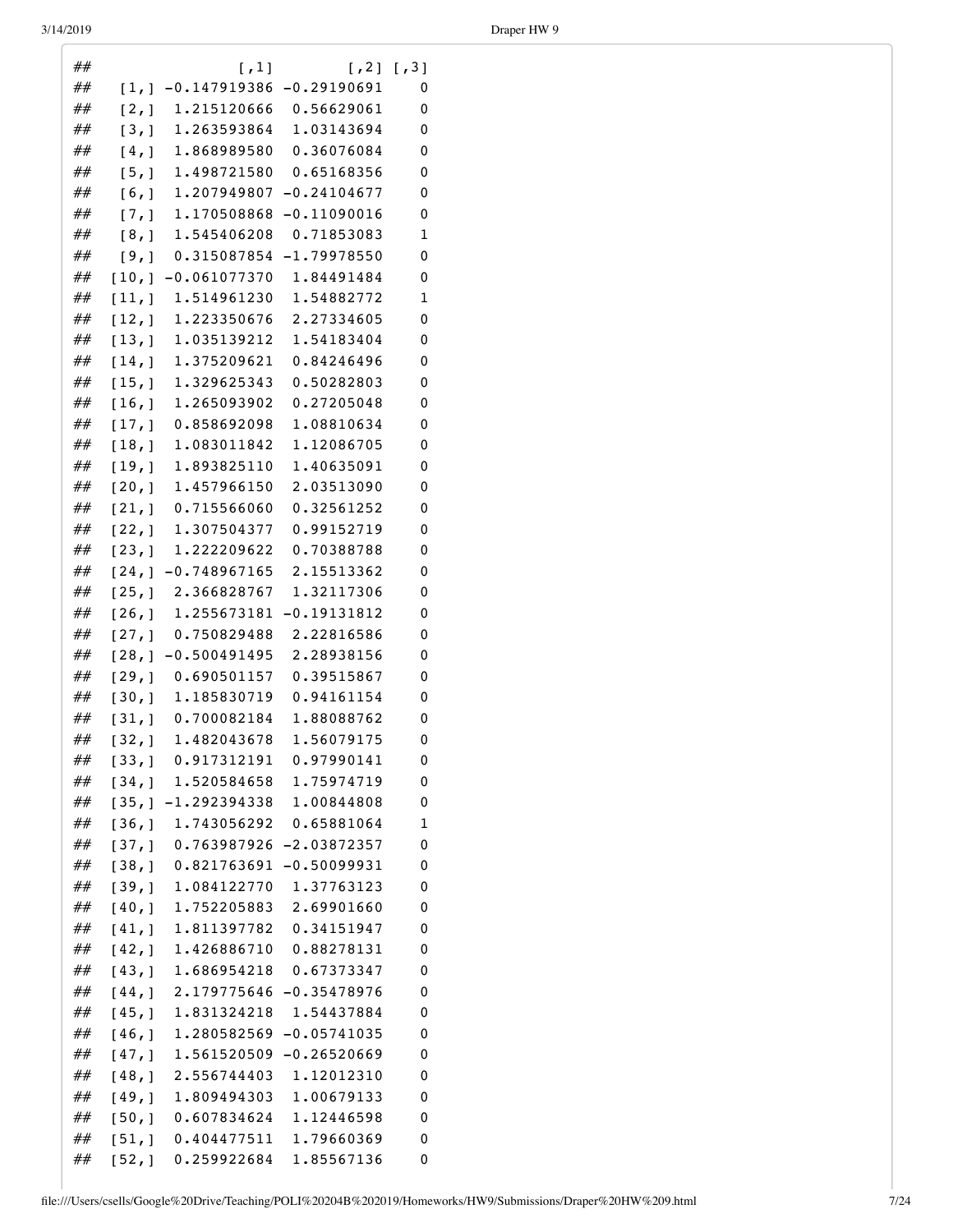| ## | [53,1]   | 1.118700058    | 0.58128227             | 0 |
|----|----------|----------------|------------------------|---|
| ## | [54,]    | 1.990997674    | 2.24525896             | 0 |
| ## | [55,1]   | 1.583640866    | 1.64465398             | 0 |
| ## | [56,]    | 0.404971429    | 0.72399146             | 0 |
| ## | [57,]    | 0.992926269    | 1.38894926             | 0 |
| ## | [58,]    | 0.724085476    | 1.93053172             | 0 |
| ## | [59,]    | 1.010519519    | 1.09734802             | 0 |
| ## | [60, 1]  | 0.007080168    | 0.63904711             | 0 |
| ## | [61,]    | 1.936147000    | $-0.15614416$          | 0 |
| ## | [62, ]   | 0.171003049    | 0.61051858             | 0 |
| ## | [63, ]   | 2.777980986    | $-0.31569234$          | 0 |
| ## | [64,]    | 0.308273026    | 0.76048433             | 0 |
| ## | [65,]    | 1.578269319    | $-1.20318946$          | 0 |
| ## | [66, 1]  | 1.688739875    | 0.67222615             | 0 |
| ## | [67,1]   | 1.023976466    | 1.70045663             | 0 |
| ## | [68, ]   | 0.712745499    | 0.77826344             | 0 |
| ## | [69,]    | $-0.210905261$ | 2.60333797             | 0 |
| ## | [70,]    | 1.181339066    | 1.80121690             | 0 |
| ## | [71,]    | 0.735641307    | 0.45731996             | 0 |
| ## | [72,]    | 1.694162253    | 0.57074063             | 0 |
| ## | [73,]    | 1.168054592    | $-0.53095465$          | 0 |
| ## | [74,1]   | 1.392255089    | $-0.02182071$          | 0 |
| ## | [75,1]   | 1.334326095    | 0.98349465             | 0 |
| ## | [76,1]   | 1.580757288    | $-0.61370023$          | 0 |
| ## | [77,]    | 2.422154234    | 0.74920893             | 0 |
| ## | [78,1]   | 1.348123664    | 1.13168289             | 0 |
| ## | [79,]    | 0.163737446    | $-0.54081564$          | 1 |
| ## | [80,1    | $-0.402756219$ | 1.17926828             | 0 |
| ## | [81, 1]  | 1.049819332    | 1.42613236             | 0 |
| ## | [82,1]   | $-0.133556136$ | 1.00722831             | 0 |
| ## | [83,1]   | 0.611530537    | 1.03301576             | 0 |
| ## | [84,1]   | 1.658958643    | 0.77423146             | 0 |
| ## | [85,]    | 1.141698357    | 2.41372220             | 0 |
| ## | [86, ]   | 1.239111892    | 2.41781474             | 0 |
| ## | [87,]    | 1.787894887    | $-0.61041161$          | 0 |
| ## | [88,]    | 1.331388830    | 0.23888997             | 0 |
| ## | [89,]    |                | 1.480328067 1.03830543 | 0 |
| ## | [90,1]   | 1.059898768    | 0.98134451             | 0 |
| ## | [91,]    | 1.746043252    | 1.33748461             | 0 |
| ## | [92,]    | 1.586453856    | 3.26926356             | 0 |
| ## | [93,1]   | 0.627546016    | 1.28771200             | 0 |
| ## | [94,]    | 1.139226088    | 1.42555961             | 0 |
| ## | [95,]    | 0.759477351    | 1.72089091             | 0 |
| ## | [96, ]   | 0.524011518    | 2.05505979             | 0 |
|    | ## [97,] | 1.248836761    | 1.15281438             | 0 |
|    | ## [98,] |                | 1.727462438 2.26209467 | 0 |
| ## | [99,]    | 1.094872203    | 1.98363453             | 0 |
| ## | [100, ]  | 4.376282059    | 0.50941974             | 0 |
|    |          |                |                        |   |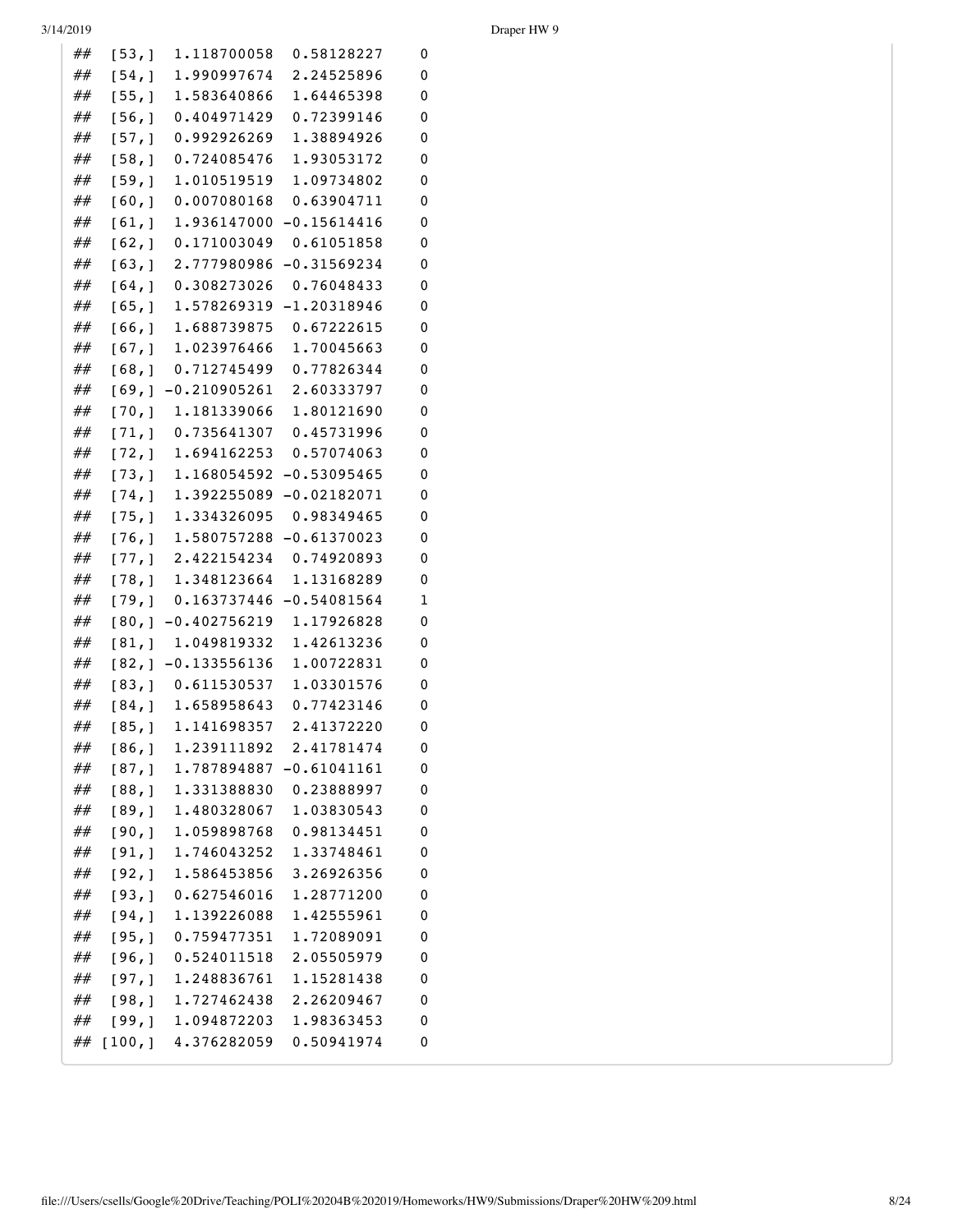```
par( mfrow=c(1,2))
xmin<-min(Results)
xmax<-max(Results)
TITLE<-c("OLS","Just 4 Obs")
XLAB<-"Simulated Coefficients"
 hist(Results[,1],xlim=c(xmin,xmax),main=TITLE[i],xlab=XLAB)
  abline(v=a)
 hist(Results[,1],xlim=c(xmin,xmax),main=TITLE[i],xlab=XLAB)
  abline(v=b)
```


### ## [1] 0.04

 $par(mfrow=c(1,1))$ 

*## Now we will compare the robust standard errors to the ordinary OLS errors. We see tha t the robust standard errors apepar to be smaller on average, with a smaller mean.* head(Results)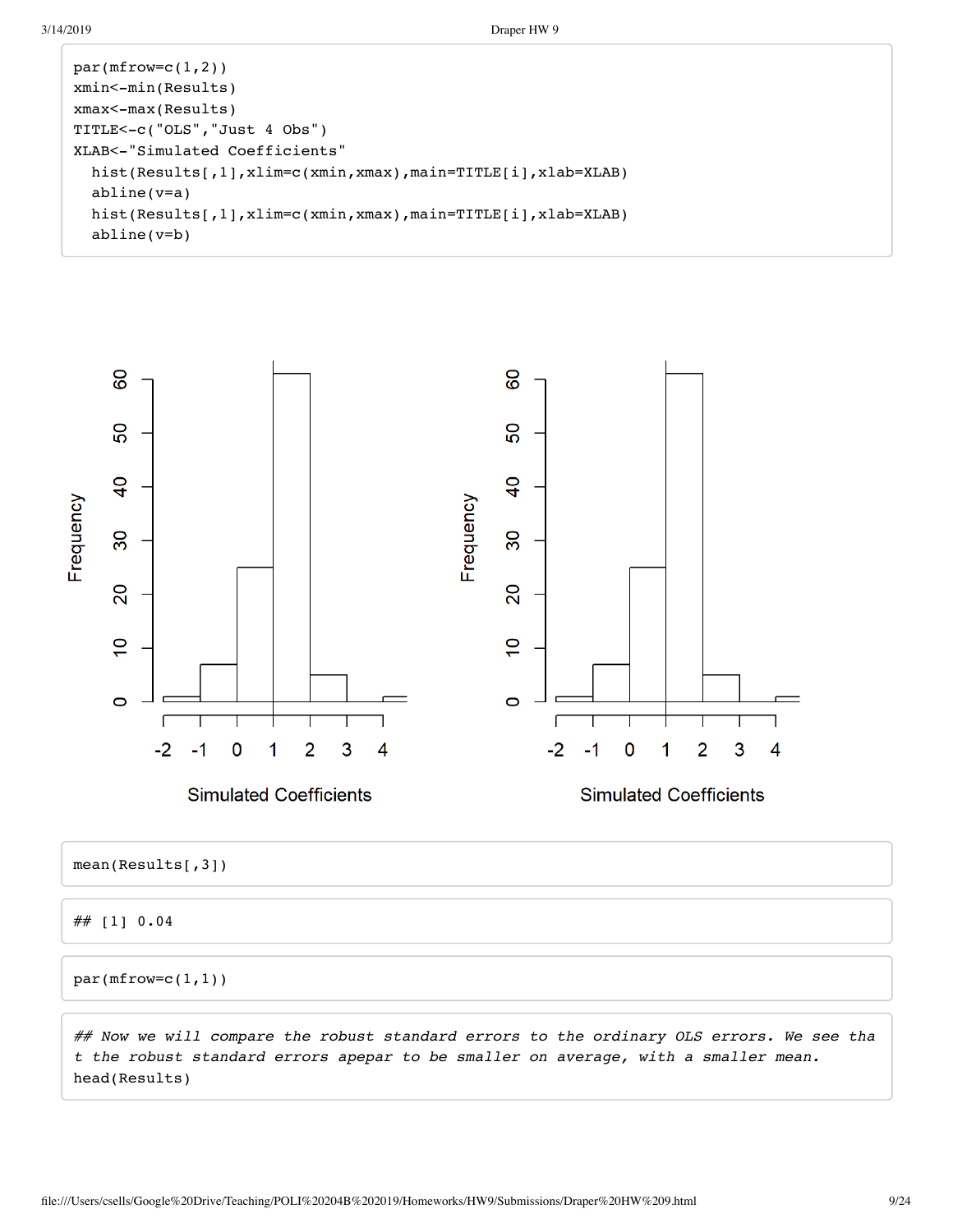| ## |             | 1,11                             | $1, 2$ ] $1, 3$ ]    |   |
|----|-------------|----------------------------------|----------------------|---|
|    |             | $\#$ [1, ] -0.1479194 -0.2919069 |                      |   |
|    | ## $[2,]$   |                                  | 1.2151207 0.5662906  | 0 |
|    | ## $[3, 1]$ | 1.2635939                        | 1.0314369            | 0 |
|    | ## $[4, 1]$ | 1.8689896                        | 0.3607608            | 0 |
|    | ## $[5, 1]$ | 1.4987216                        | 0.6516836            | 0 |
|    | ## $[6, 1]$ |                                  | 1.2079498 -0.2410468 | 0 |

head(Results2)

```
\# [,1] [,2] [,3]
\# [1,] -0.7696980 -0.03354941 0
## [2,] 1.6615873 2.52743755 0
## [3,] 0.5664358 0.52513544 0
## [4,] 1.2906575 0.89393124 0
## [5,] 1.4822079 0.78079184 0
## [6,] 0.5888398 1.98817414 0
```
mean(Results)

## [1] 0.7091004

mean(Results2)

## [1] 0.6368702

Question 2: Measurement Error Simulation

```
n \le -50Z \leftarrow \text{rpois}(n, 20)true.beta <- 30 
errors \leq rexp(n, 3)
## When X is measured with errors, the data will deviate from the true regression line:
X \le -30 + 50*errors + rnorm(n, 0, 3)
Y \le -600 + true. beta*X + 500* errors + rnorm(n, 0, 50)
plot(X,Y)
abline(lm(Y~X))
```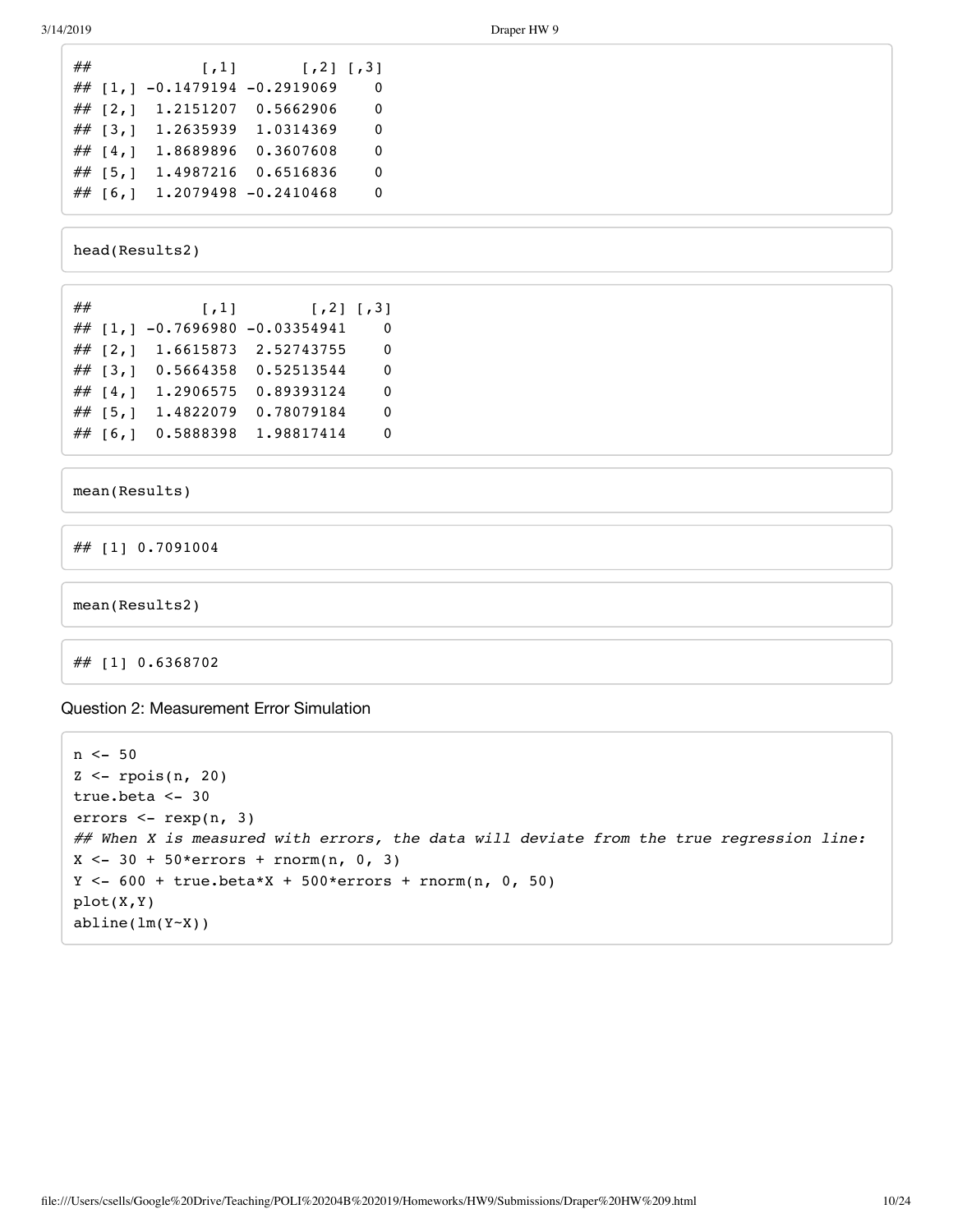

```
## We will now generate a new variable Z correlated with the true X*:
Z <- true.beta+rpois(n, 200)
X \le -30 + 1.3 \times Z + 50 \times \text{errors} + \text{norm}(n, 0, 3)Y \le -600 + true.\text{beta*}X + 500*\text{errors} + \text{norm}(n, 0, 50)Xhat<-(lm(Z~X)$fitted.values)
## Plotting X-hat against Y, we observe modest variation:
par( mfrow=c(1,2))
plot(Xhat,Y)
abline(lm(Y~Xhat))
plot(X,Y)
abline(lm(Y~X))
```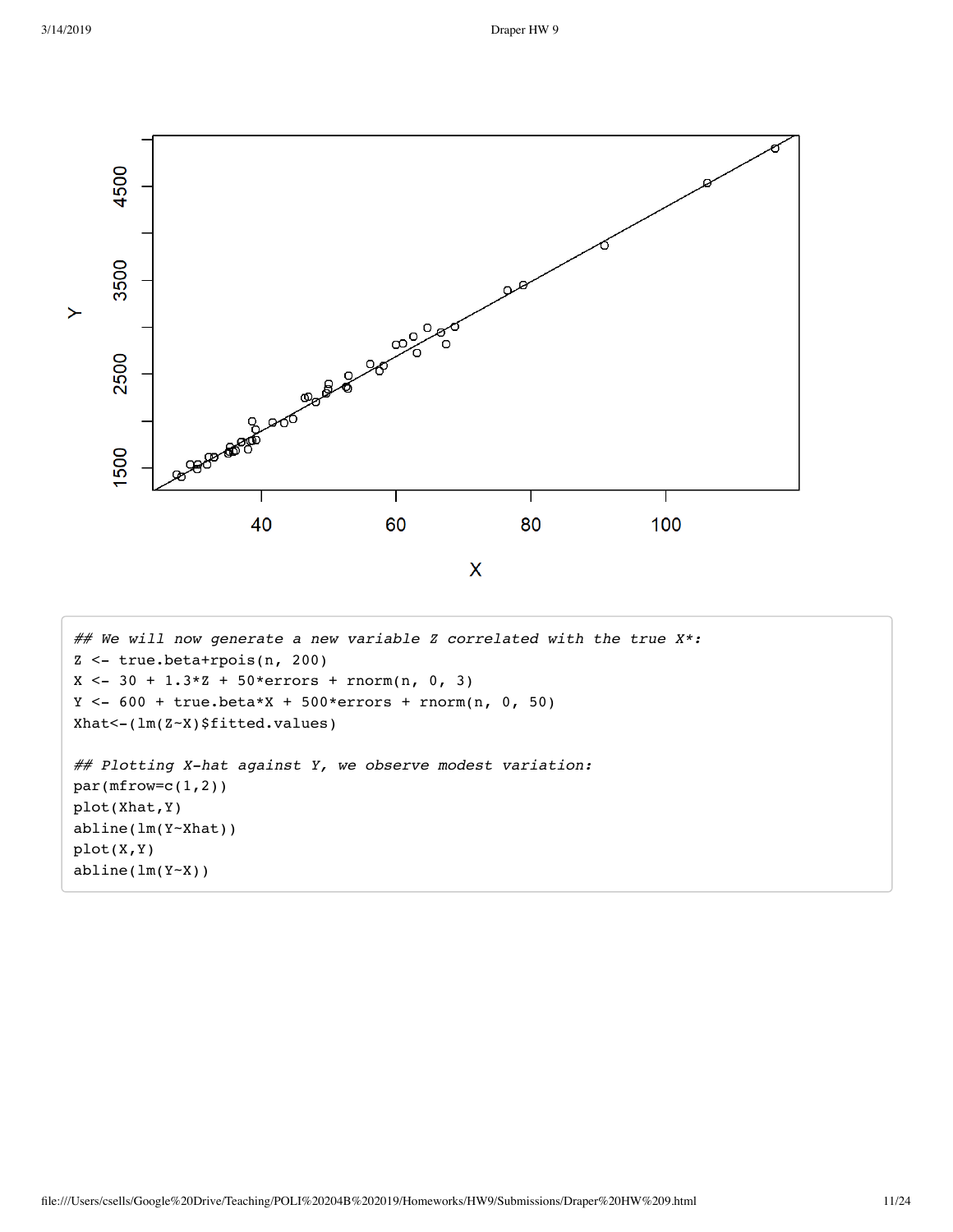### **Rather than plotting each regression line, it might be easier to save just the betas and plot them**



*## We will now regress Y on Xhat and compare to a regression of Y on X:*  with.error <-  $(\text{lm}(Y \sim \text{Xhat}) \$ fitted.values) without.error<-(lm(Y ~ X)\$fitted.values) head(with.error-without.error)

 $\#$  **1** 2 3 4 5  $\#$   $1.637090e-11$   $-3.637979e-12$   $-1.818989e-12$  0.000000e+00 0.000000e+00 ## 6 ## 0.000000e+00

*## We observe very small differences. We also observe (as we learned two homeworks ago) that random errors tend to flatten the slope.*

*## We will now compare slopes and estimated standard errors:*  $lm(Y \sim Xhat)$ \$coefficients

## (Intercept) Xhat ## -9243.46488 88.73463

 $lm(Y \sim X)$ \$coefficients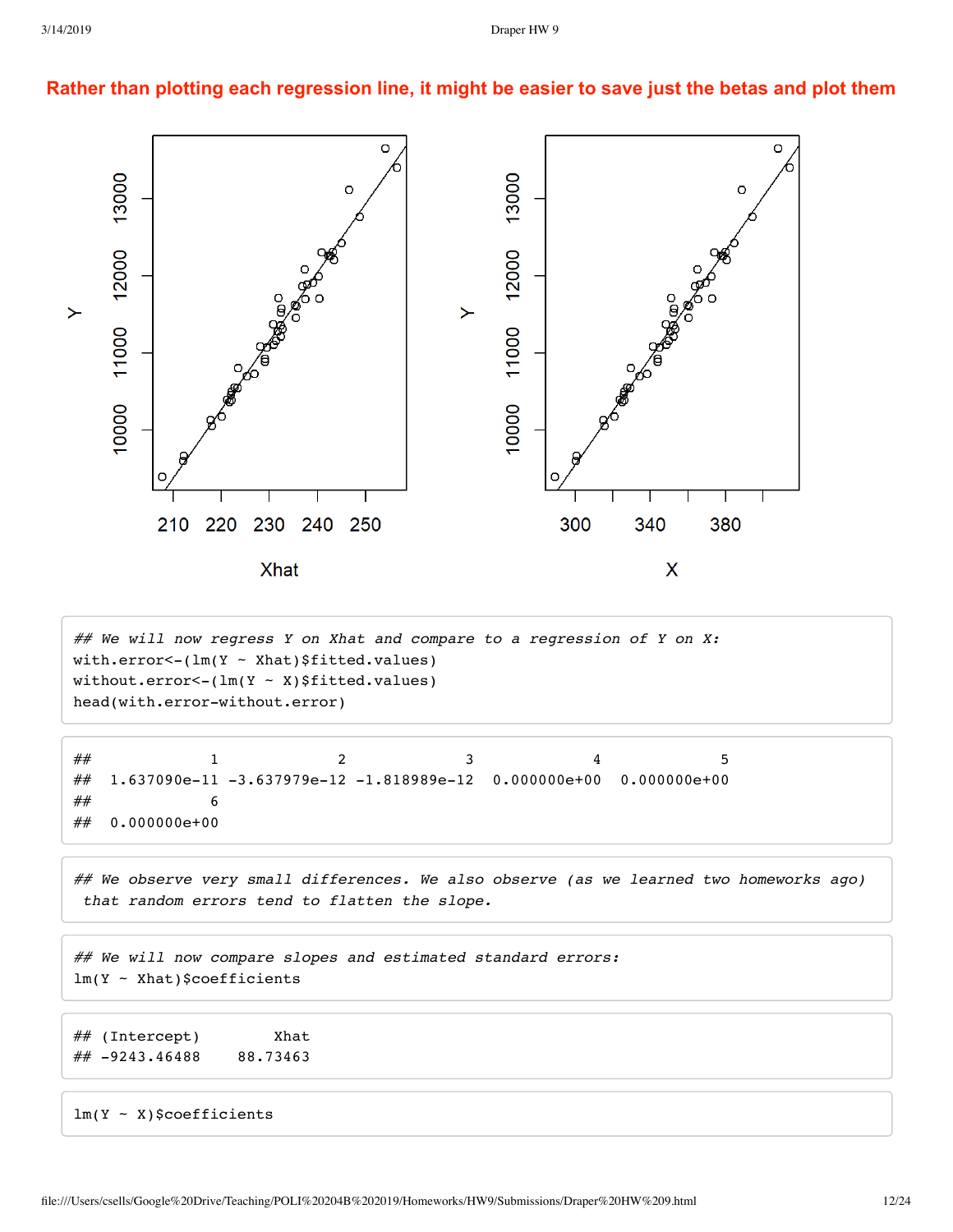## (Intercept) X ## -849.4330 34.6999

*## The slope of Xhat is larger than the slope of X:* plot(Z, errors, pch=16)



# Question 3: Presentation

Prevailing theory holds that strong institutions prevent corruption (Shleifer and Vishny 1993). We might therefore expect well-trained civil servants and a reliable legal system to reduce corruption.

# Hypotheses

>-H0: High bureaucratic quality and rule of law do not affect corruption.

>-HA: High bureaucratic quality and rule of law reduce corruption.

# Data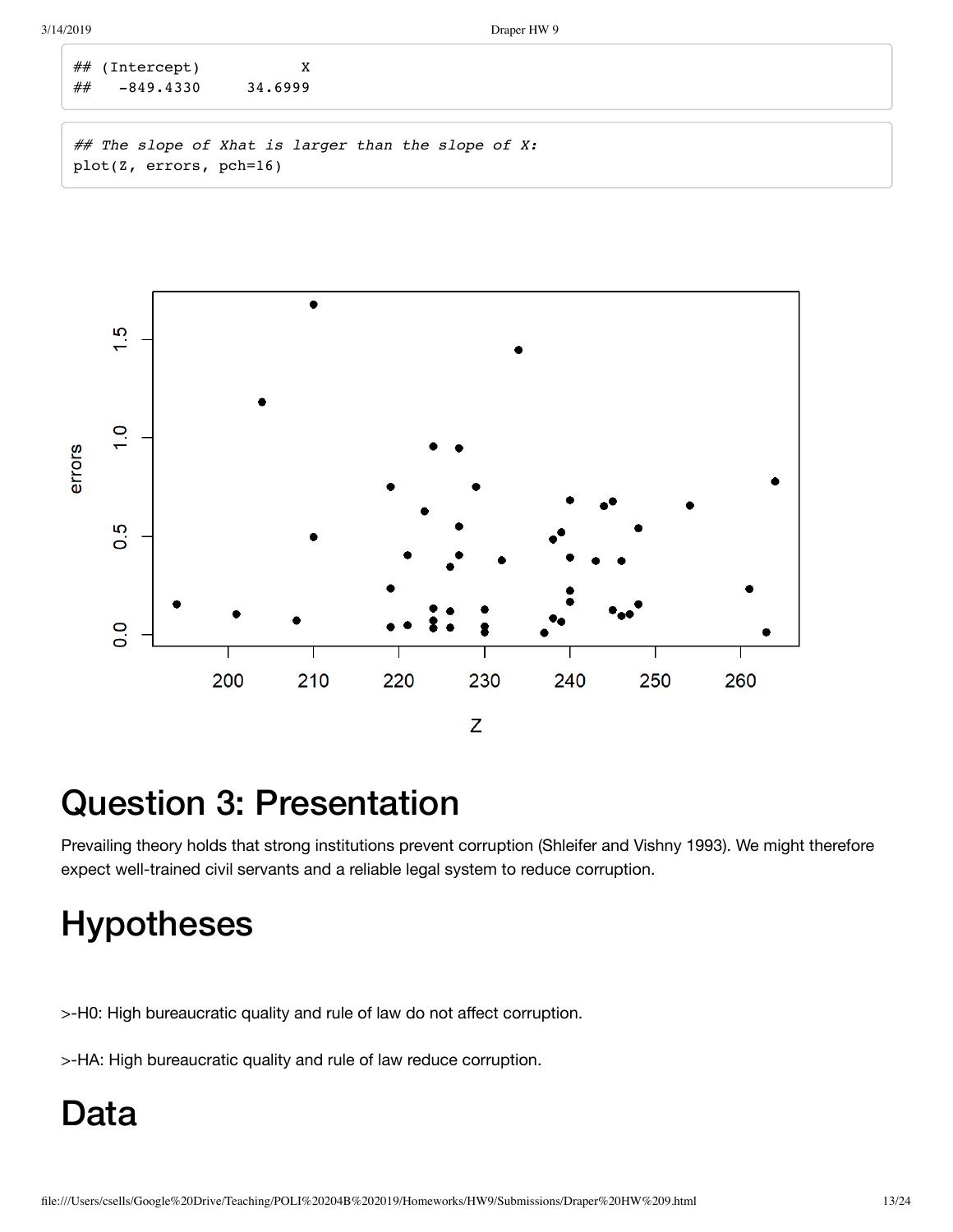The IRIS dataset was developed in 1993 by Philip Keefer and Stephen Knack in their work for the Institutional Reform and the Informal Sector (IRIS) research and advisory center at the University of Maryland. The dataset is based on data obtained from the International Country Risk Guide (ICRG), and contains scores for six "political risk variables," comprising corruption, the rule of law, bureaucratic quality, ethnic tensions, repudiation of government contracts, and expropriation risk.

# IRIS Dataset

```
iris<-read.csv("IRIS.csv", header=TRUE)
colnames(iris)[colnames(iris)=="ï..country"] <- "Country"
colnames(iris)[colnames(iris)=="corruption.in.government"] <- "Corruption in Government"
colnames(iris)[colnames(iris)=="rule.of.law..law.and.order.tradition."] <- "Rule of Law"
colnames(iris)[colnames(iris)=="bureaucratic.quality"] <- "Bureaucratic Quality"
iris<-aggregate(.~Country,iris,mean)
plot(iris$`Rule of Law`,iris$`Corruption in Government`)
```


iris\$`Rule of Law`

# IRIS Dataset

plot(iris\$`Bureaucratic Quality`,iris\$`Corruption in Government`)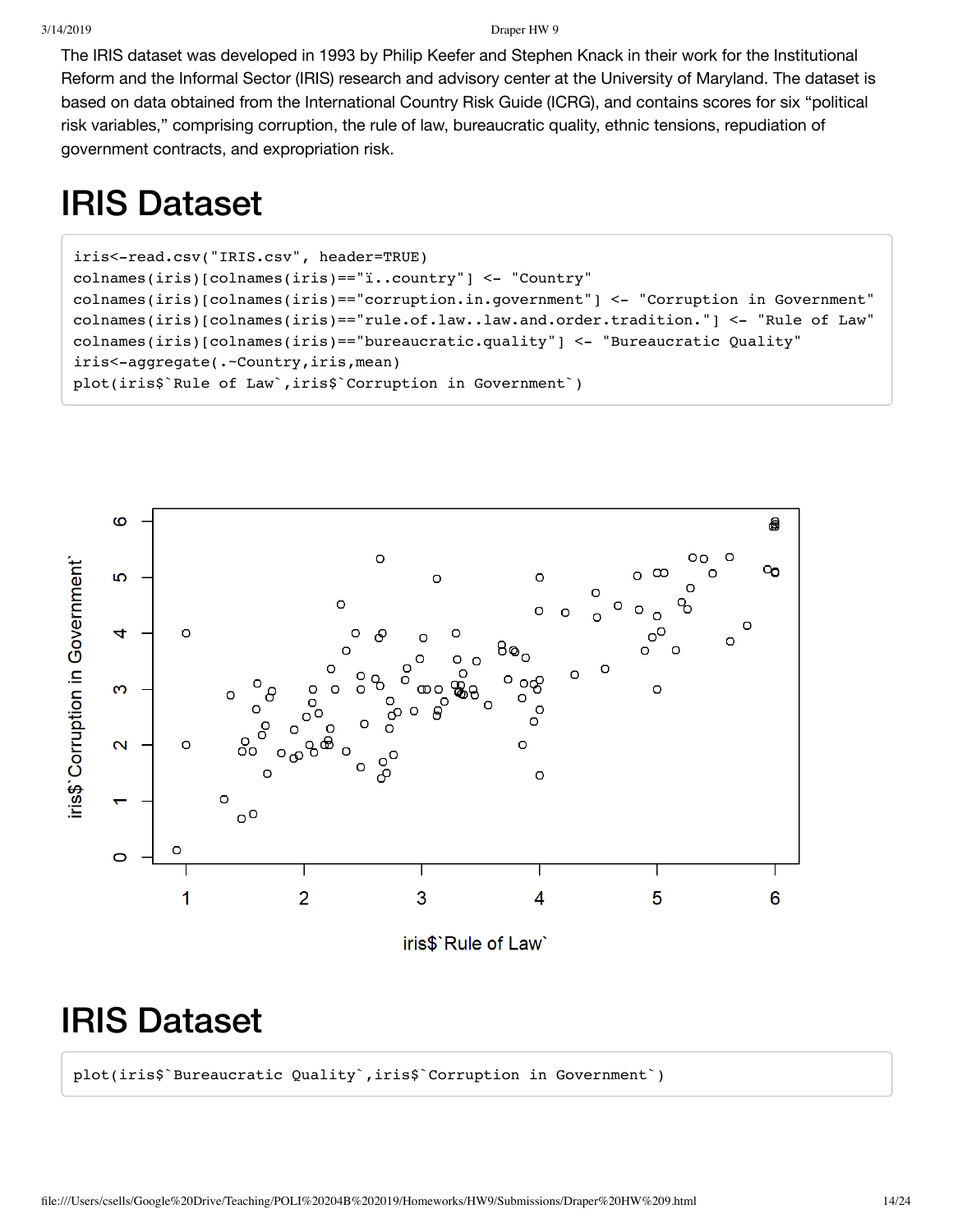

iris\$'Bureaucratic Quality'

# The Model

Corruption in Government  $\sim$  Bureaucratic Quality + Rule of Law + (Bureaucratic Quality : Rule of Law )

# **Results**

```
reg1<-lm(`Corruption in Government`~`Bureaucratic Quality`+`Rule of Law`+(`Bureaucratic
Quality`:`Rule of Law`),data=iris)
summary(reg1)
```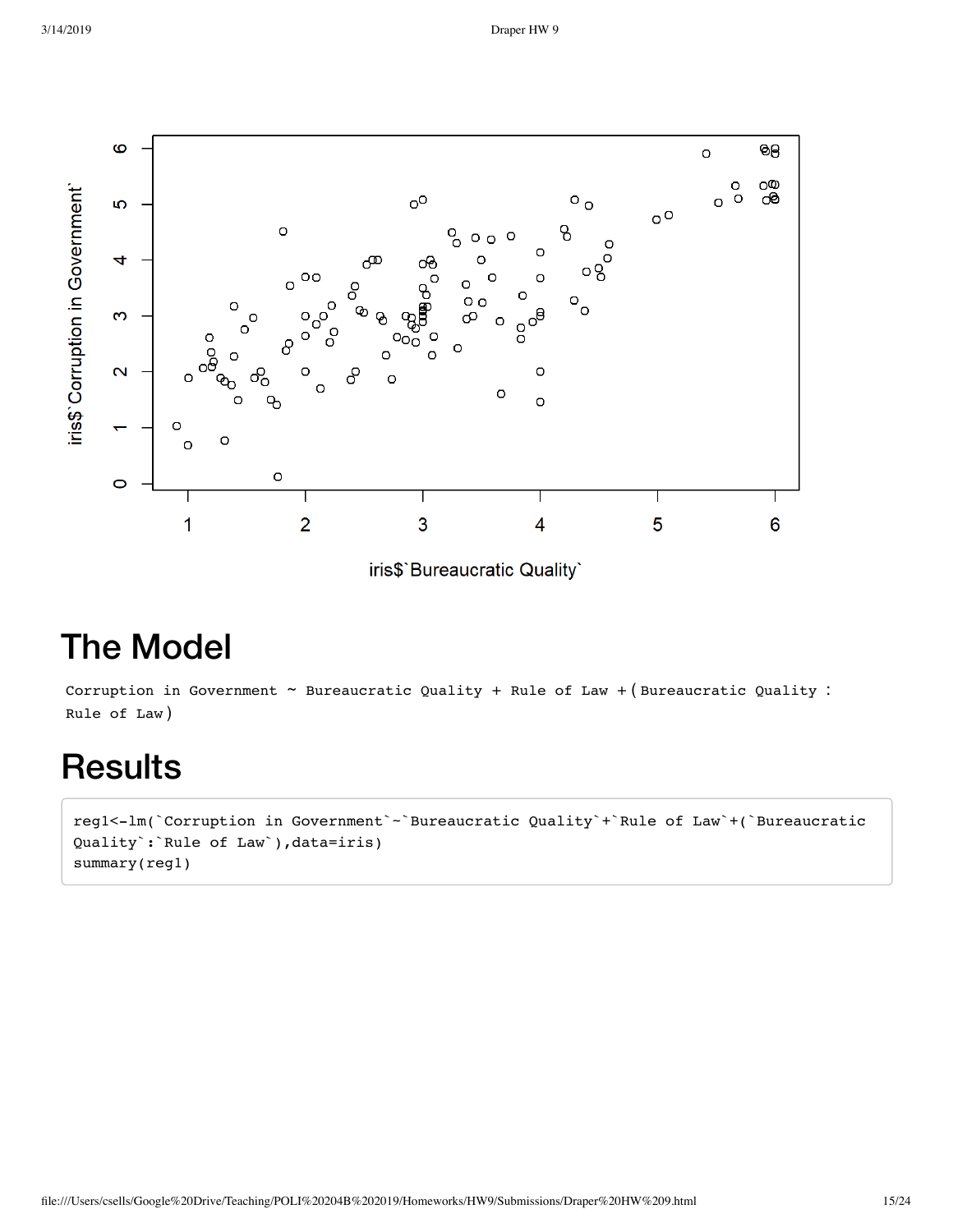```
## 
## Call:
## lm(formula = 'Corruption in Government' ~ 'Bureaucratio Quality' +\# `Rule of Law` + (`Bureaucratic Quality`:`Rule of Law`), data = iris)
## 
## Residuals:
## Min 1Q Median 3Q Max 
## -2.42106 -0.47090 0.00846 0.41286 2.18607 
## 
## Coefficients:
## Estimate Std. Error t value Pr(>|t|)
## (Intercept) 0.84889 0.39211 2.165 0.03221
## `Bureaucratic Quality` 0.37125 0.13374 2.776 0.00631
## `Rule of Law` 0.32131 0.12730 2.524 0.01280
\# * Bureaucratic Quality : Rule of Law 0.01619 0.02958 0.547 0.58502
## 
## (Intercept)
## `Bureaucratic Quality` **
## `Rule of Law` * 
## `Bureaucratic Quality`:`Rule of Law` 
## ---
## Signif. codes: 0 '***' 0.001 '**' 0.01 '*' 0.05 '.' 0.1 ' ' 1
## 
## Residual standard error: 0.6997 on 131 degrees of freedom
## Multiple R-squared: 0.7222, Adjusted R-squared: 0.7159 
# F-statistic: 113.5 on 3 and 131 DF, p-value: < 2.2e-16
```
## Robust Standard Errors

```
reg2<-felm(`Corruption in Government`~`Bureaucratic Quality`+`Rule of Law`+(`Bureaucrati
c Quality`:`Rule of Law`),data=iris)
summary(reg2)
```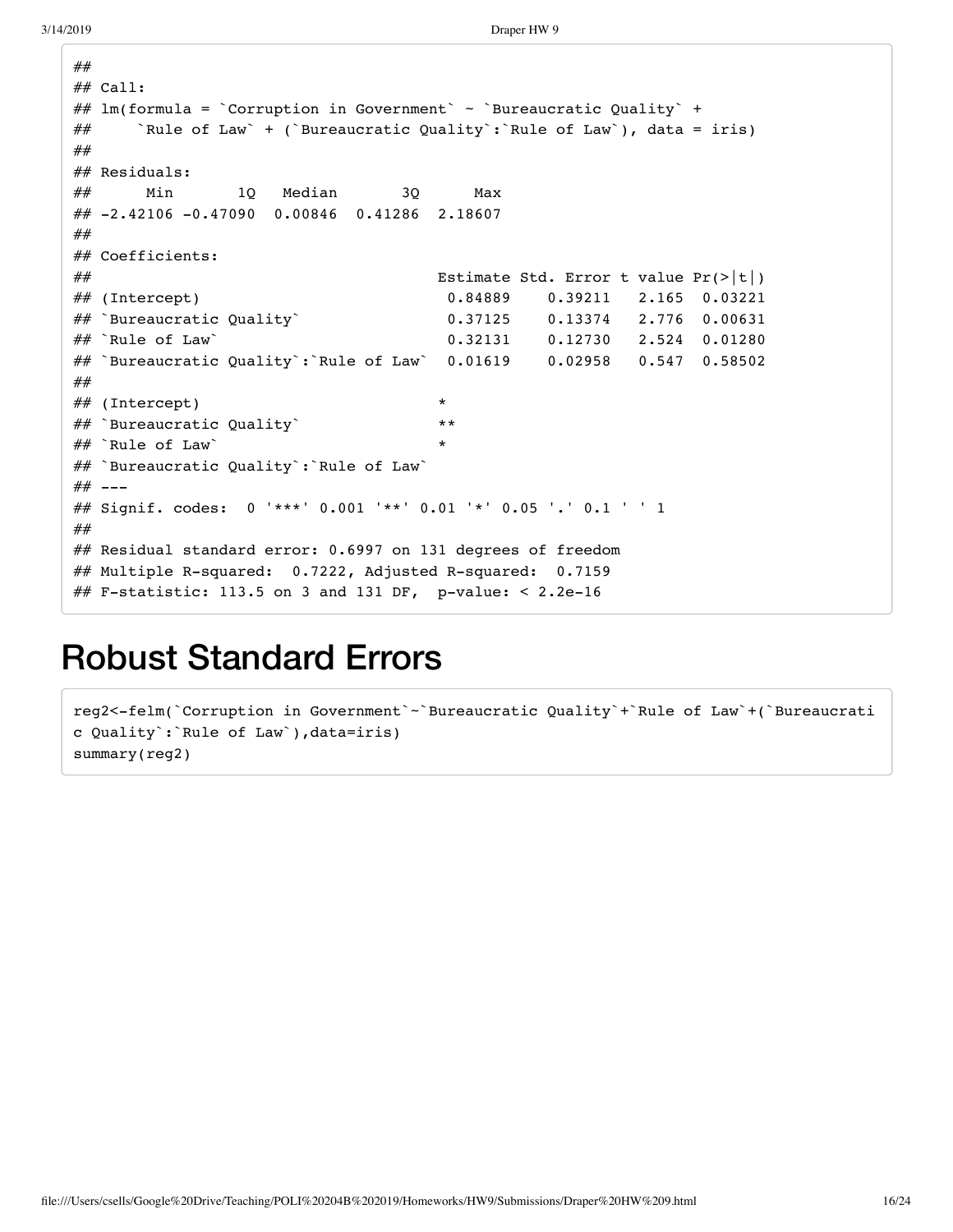```
## 
## Call:
## felm(formula = `Corruption in Government` ~ `Bureaucratic Quality` + ` `Rule of
Law` + (`Bureaucratic Quality`: `Rule of Law`), data = iris)
## 
## Residuals:
## Min 1Q Median 3Q Max 
## -2.42106 -0.47090 0.00846 0.41286 2.18607 
## 
## Coefficients:
## Estimate Std. Error t value Pr(>|t|)
## (Intercept) 0.84889 0.39211 2.165 0.03221
## `Bureaucratic Quality` 0.37125 0.13374 2.776 0.00631
## `Rule of Law` 0.32131 0.12730 2.524 0.01280
\# Sureaucratic Quality`: Rule of Law` 0.01619 0.02958 0.547 0.58502
## 
## (Intercept) * 
## `Bureaucratic Quality` **
## `Rule of Law` * 
## `Bureaucratic Quality`:`Rule of Law` 
## ---
## Signif. codes: 0 '***' 0.001 '**' 0.01 '*' 0.05 '.' 0.1 ' ' 1
## 
## Residual standard error: 0.6997 on 131 degrees of freedom
## Multiple R-squared(full model): 0.7222 Adjusted R-squared: 0.7159 
## Multiple R-squared(proj model): 0.7222 Adjusted R-squared: 0.7159 
## F-statistic(full model):113.5 on 3 and 131 DF, p-value: < 2.2e-16## F-statistic(proj model): 113.5 on 3 and 131 DF, p-value: < 2.2e-16The standard errors reported in this 
                                          table have not been adjusted. 
                                          In order to get the robust standard 
                                          errors, you have to ask for them:
                                          reg2$rse
                                          -1
```
dwplot(reg1)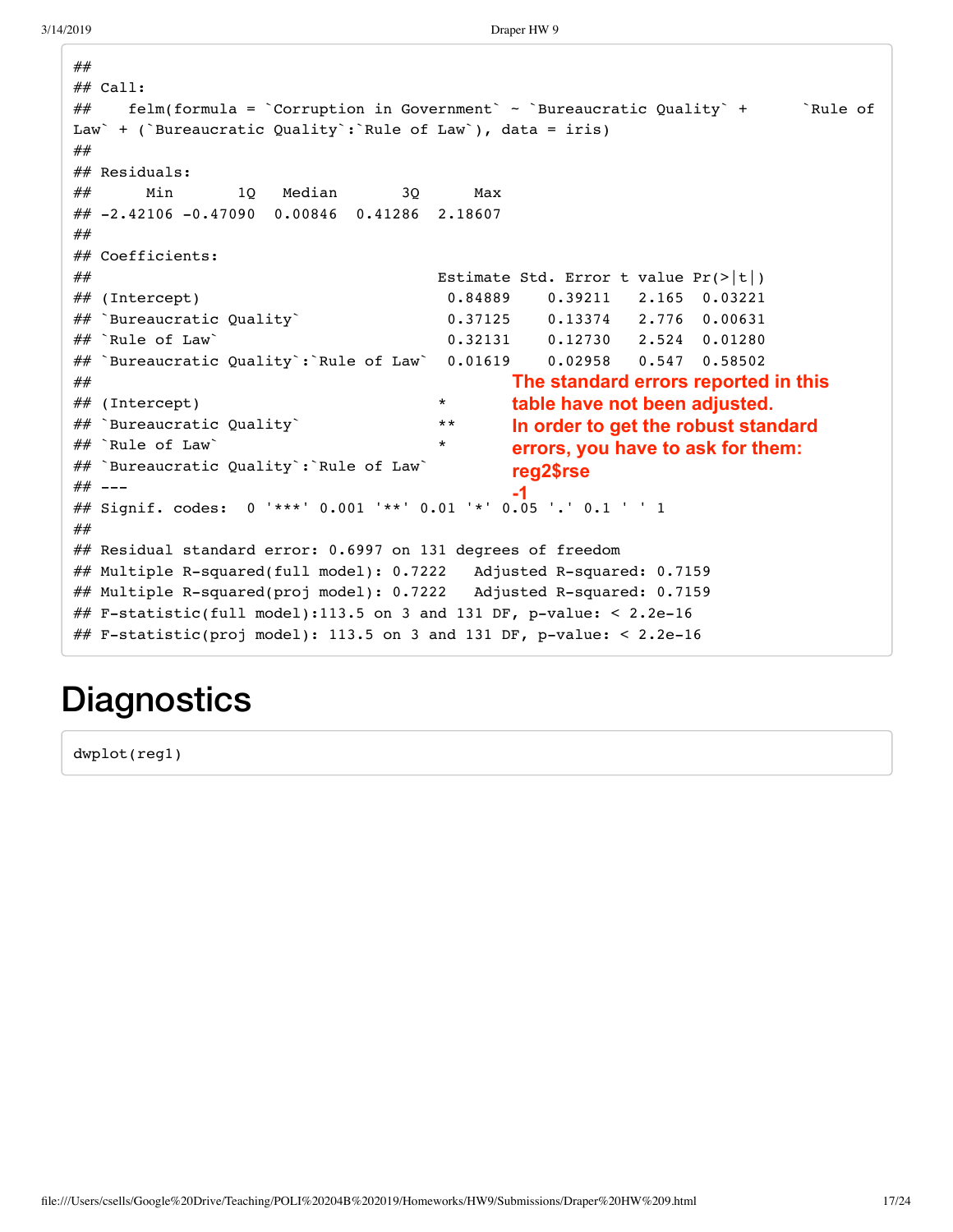

plot(reg1,which=1)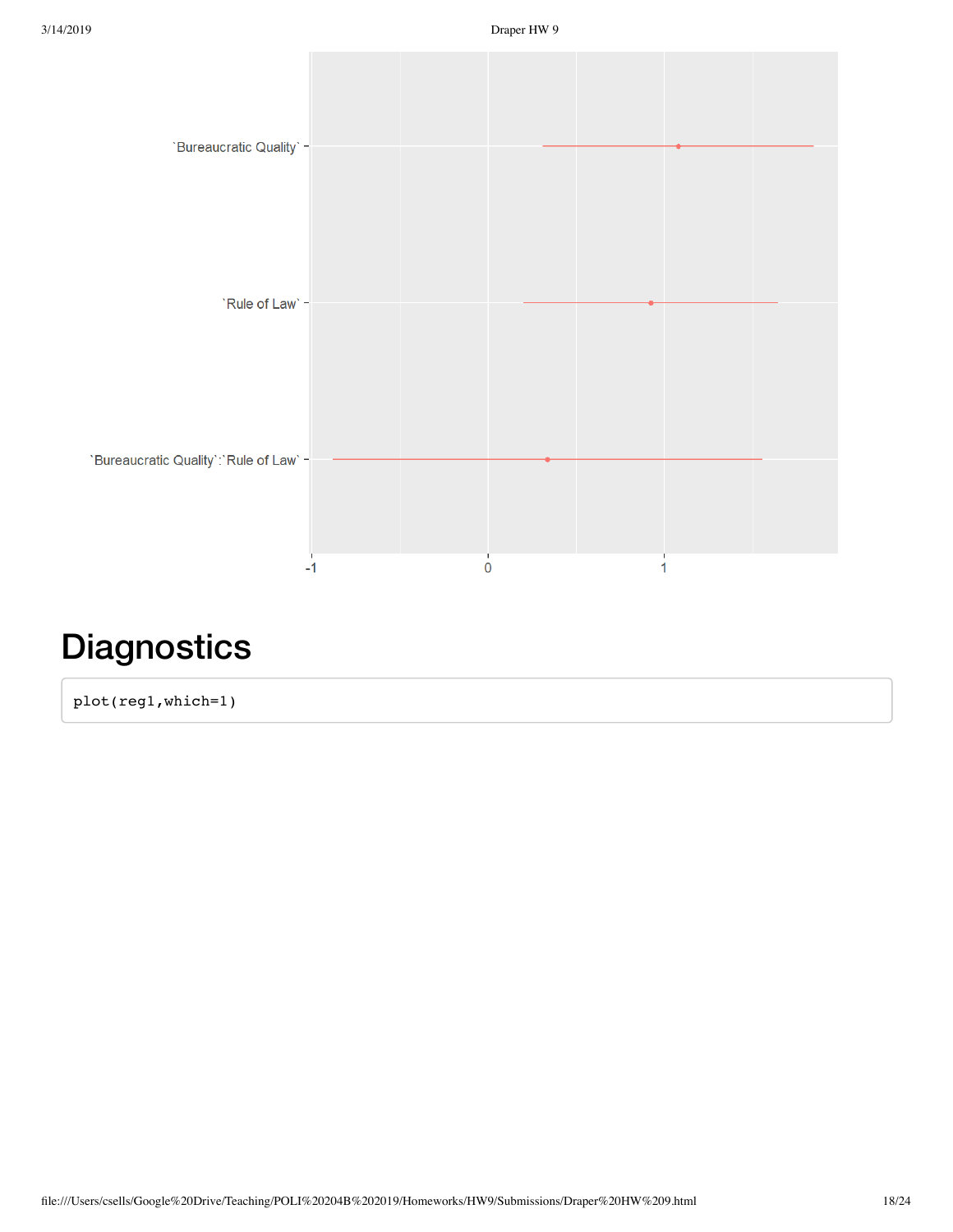

**Fitted values** Im(`Corruption in Government` ~ `Bureaucratic Quality` + `Rule of Law` + (` ...

plot(reg1,which=2)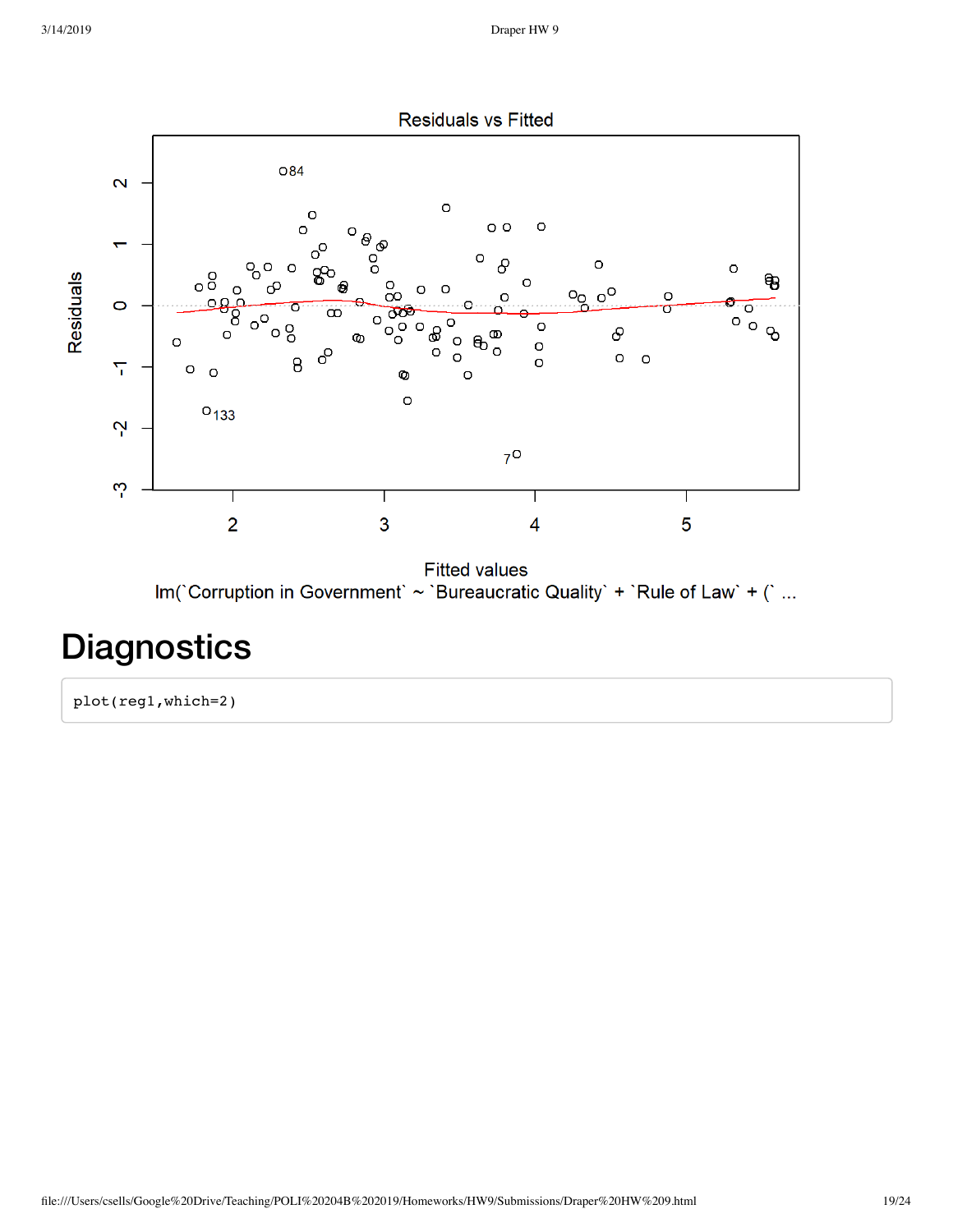

**Theoretical Quantiles** Im(`Corruption in Government` ~ `Bureaucratic Quality` + `Rule of Law` + (` ...

plot(reg1,which=3)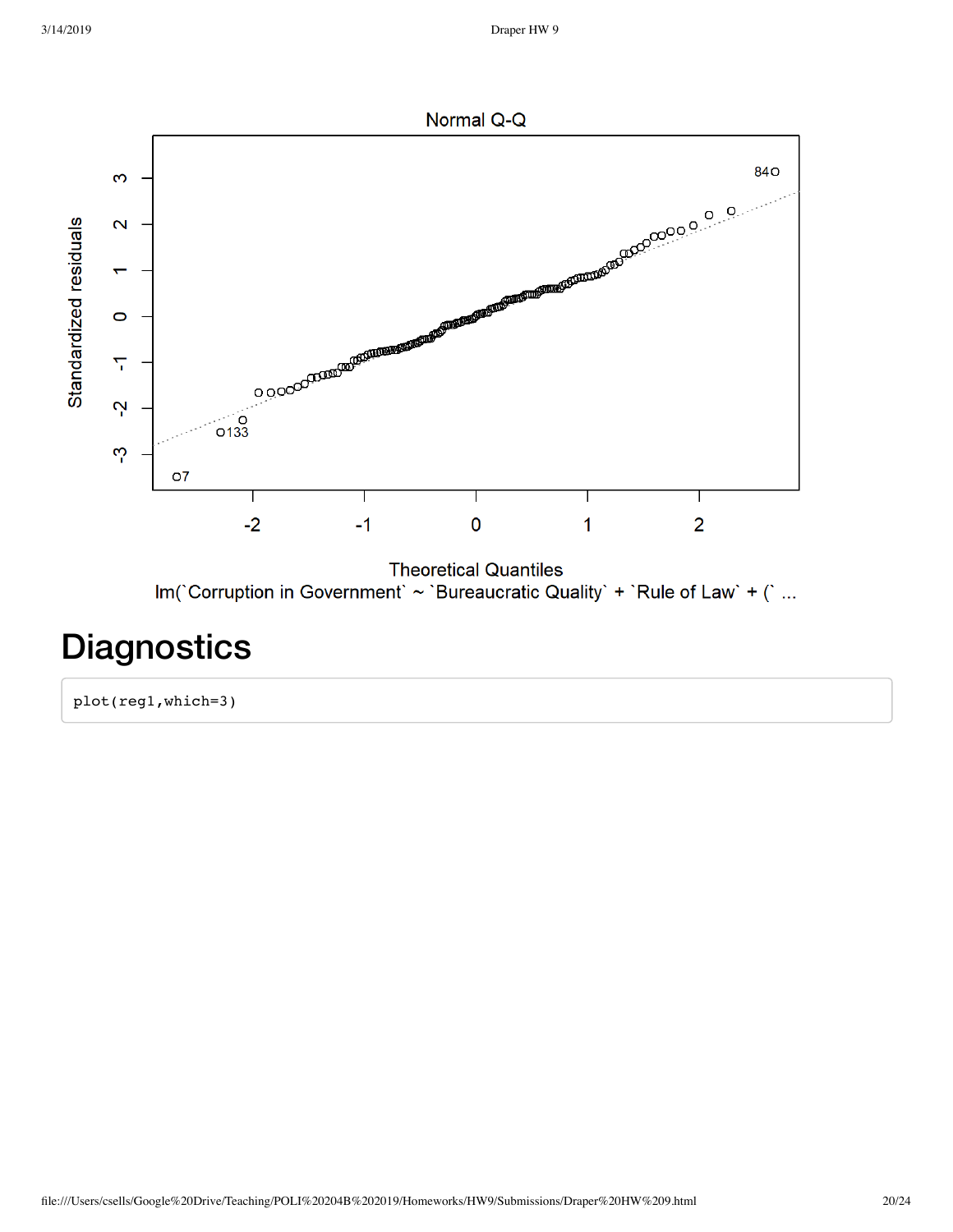

**Fitted values** Im(`Corruption in Government` ~ `Bureaucratic Quality` + `Rule of Law` + (` ...

plot(reg1,which=4)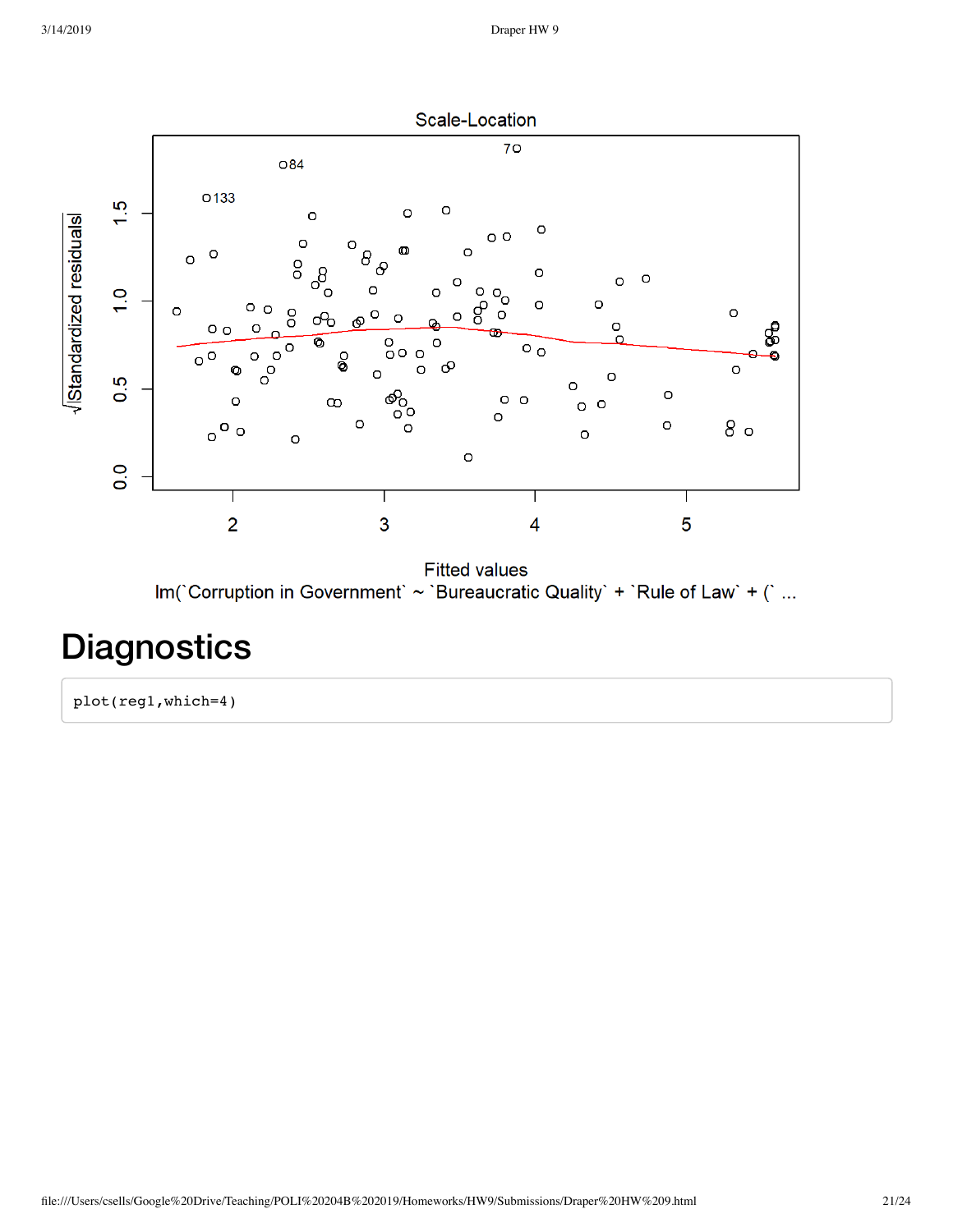$0.15$ 





# **Diagnostics**

plot(reg1,which=5)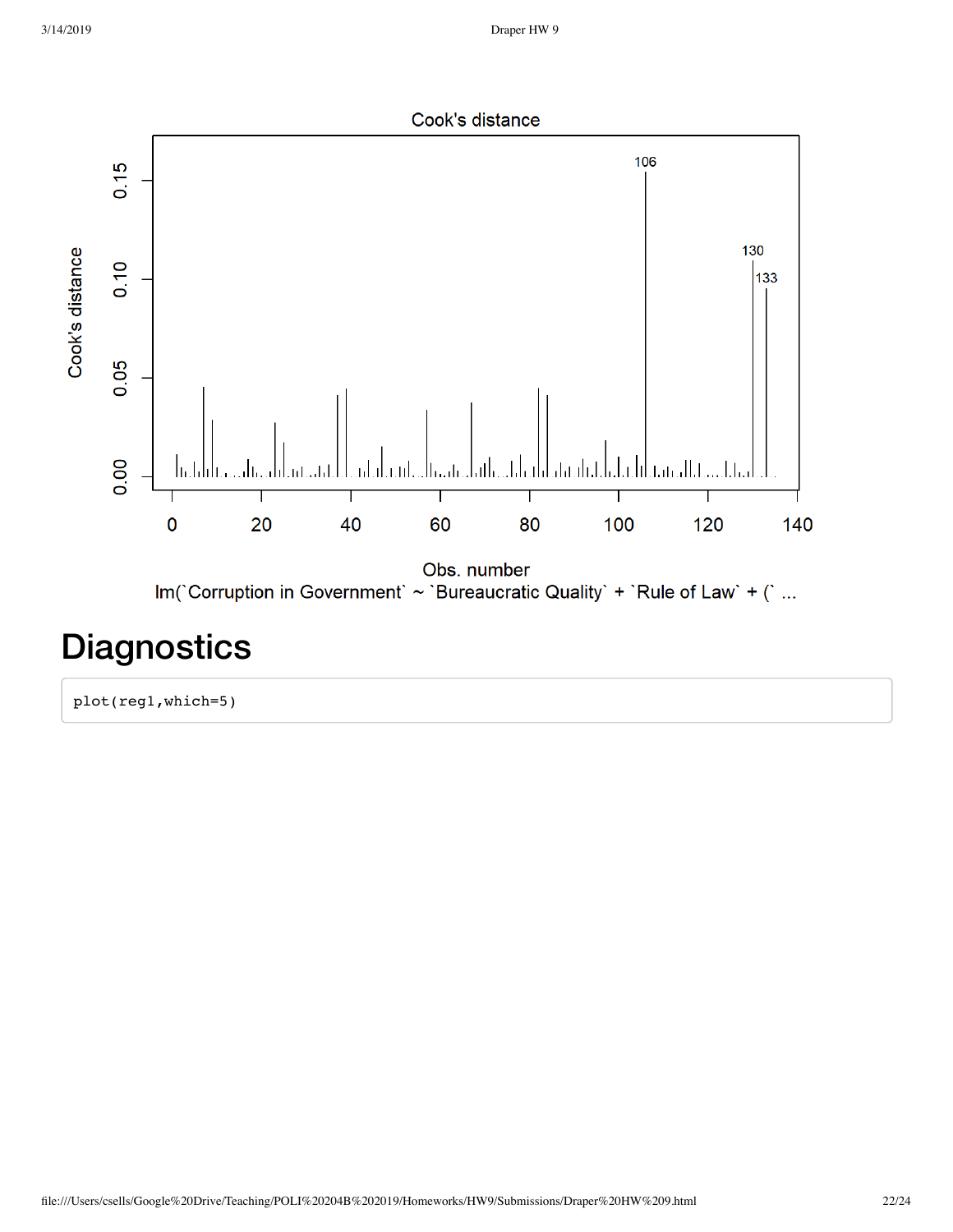

residualPlots(reg1)